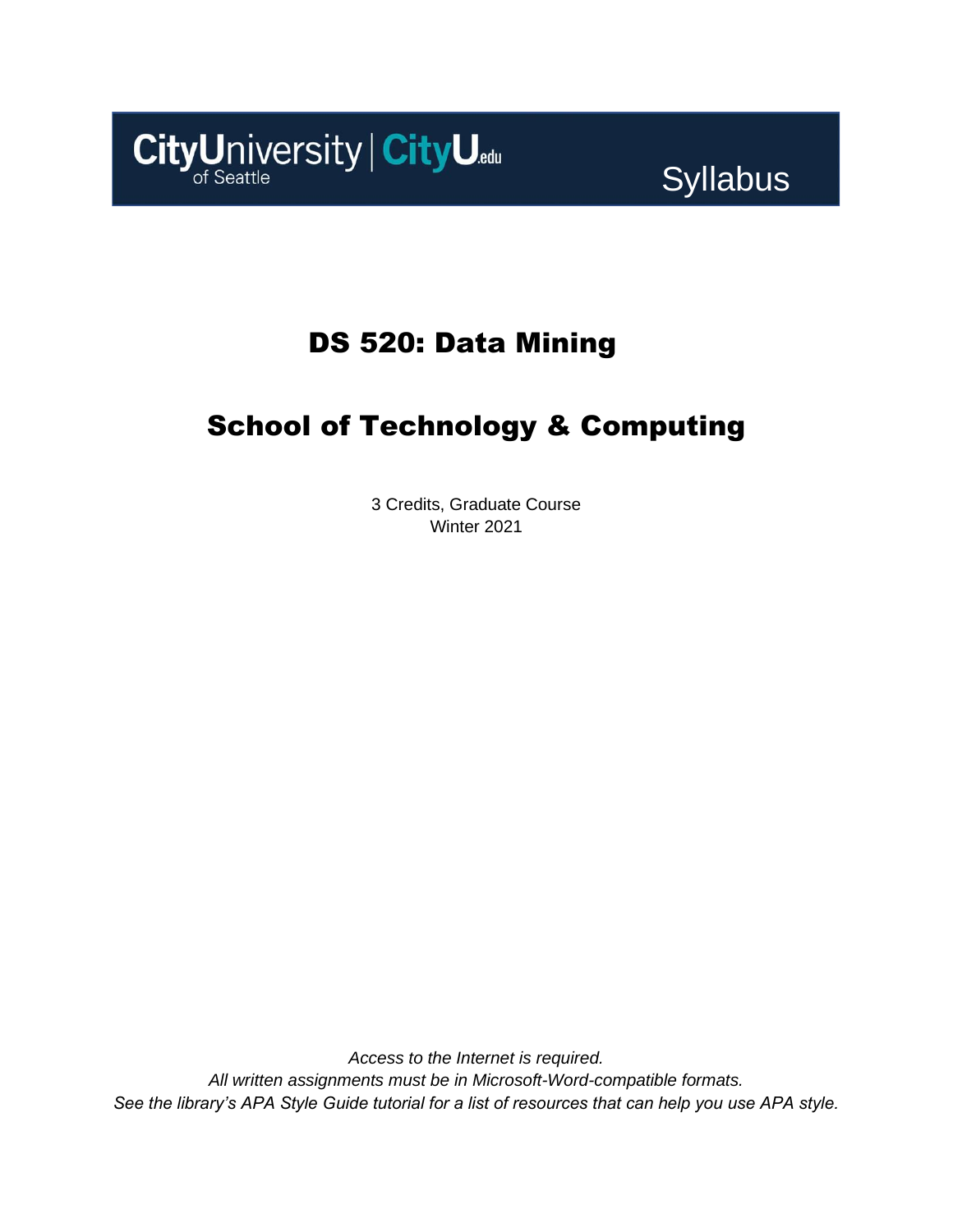# Faculty Information

Professional experience information for instructors is found under *Faculty Information* in the online course menu.

### Contact Information

Contact information for instructors is found under *Faculty Information* in the online course menu.

## Course Description

Data mining involves the processing, analysis, and presentation of data to gain valuable information. Emphasis is placed on preparing high-quality, appropriate data that is relevant to the problem being assessed. Topics include clustering, classification, regression, pattern mining, prediction, association, and outlier detection, with attention being given to various forms of data, including time-series data and web data. Students will develop an understanding that many of these concepts depend on the notion of data proximity.

### Course Resources

Required and recommended resources to complete coursework and assignments are found on the course [Reading List.](https://cityu.alma.exlibrisgroup.com/leganto/login?auth=SAML) The reading list can be found under *Course Information* in Blackboard as well as from the library homepage ("Find Your Textbook" button).

**Note**: Required resources that must be purchased by the student are tagged "Purchase from a vendor of your choosing." Required resources with a direct link, "Available through CityU Library", are available electronically at no cost to students.

Students in Canada may purchase course resources from the [Canada Bookstore,](https://www.cityubookstore.ca/index.asp) and students outside the U.S. and Canada should contact their advisor or textbook coordinator for additional information.

## Course Outcomes

As a result of this course, students will know or be able to do the following:

- Understand the metrics appropriate for comparing various kinds of data.
- Understand the importance of feature selection for clustering, classification, and regression.
- Apply the Apriori algorithm to a range of applications for pattern mining.
- Analyze the data that may benefit from the use of regression and classification models.
- Evaluate the criteria that might lead to the selection of one method over another.
- Create a data mining deliverable using appropriate algorithms.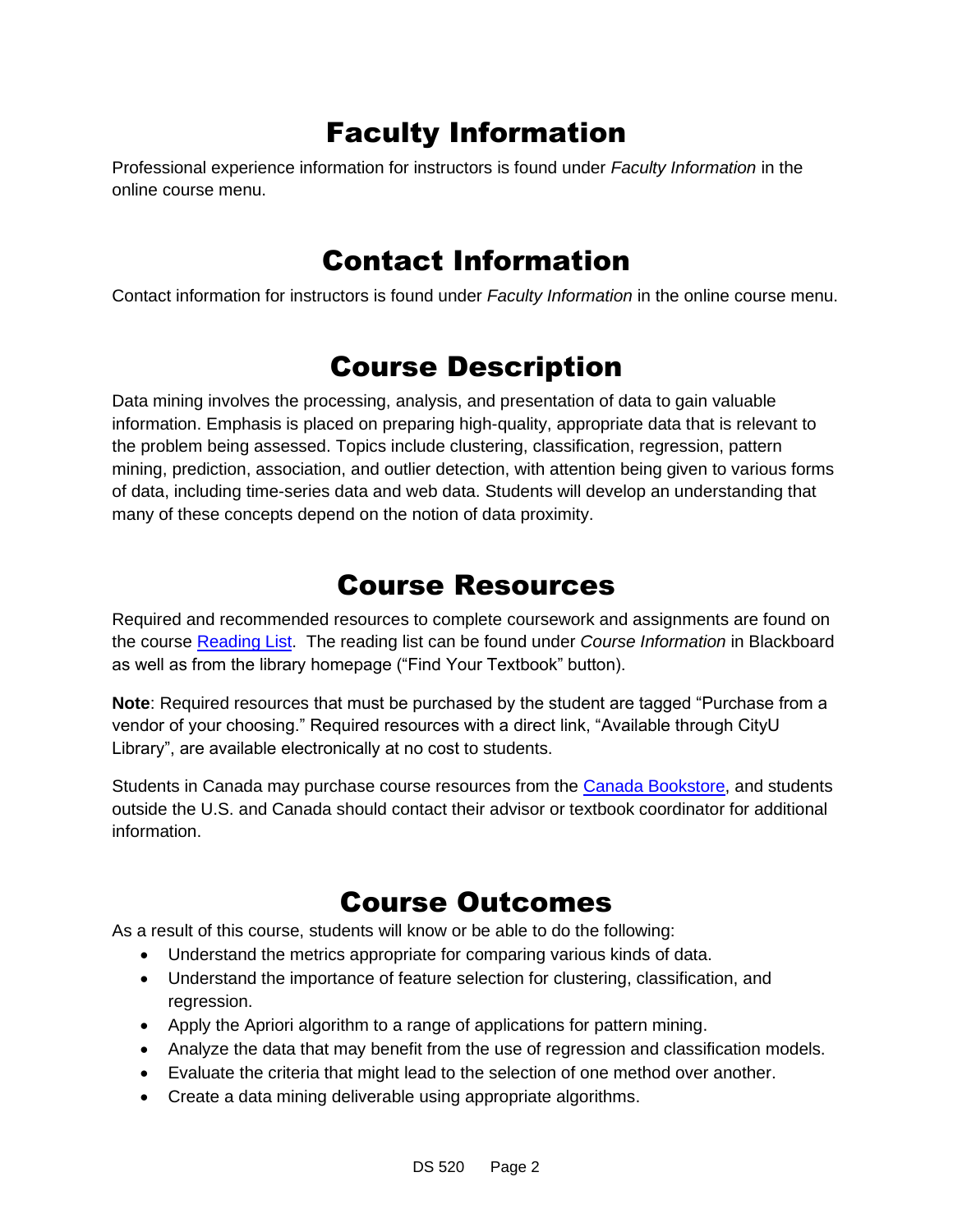# Grading Scale

The grades earned for the course will be calculated using City University of Seattle's decimal grading system, found in the current University Catalog [\(https://www.cityu.edu/catalog/\)](https://www.cityu.edu/catalog/).

Grading rubrics with details on how each assignment will be graded are located under *Assignments* and/or in *My Grades* in the online course menu. Students should review the rubric for each assignment prior to completing their work in order to understand how it will be assessed.

| <b>OVERVIEW OF REQUIRED ASSIGNMENTS</b> | % OF FINAL<br><b>GRADE</b> | <b>POINTS</b>                                                                                                                        |
|-----------------------------------------|----------------------------|--------------------------------------------------------------------------------------------------------------------------------------|
| The Muddiest Point (MP)                 | 5%                         | $50 = 5$ points<br>* 10 modules                                                                                                      |
| Concept Test (CT)                       | 5%                         | $50 = 5$ points $*10$ modules                                                                                                        |
| Discussion Board (DB)                   | 10%                        | $100 = 10$ points $*$ 10 modules                                                                                                     |
| Hands-On Skill (HOS)                    | 20%                        | $200 = 20$ points<br>* 10 modules                                                                                                    |
| Programming Exercise (PE)               | 30%                        | $300 = 30$ points $*10$ modules                                                                                                      |
| Knowledge Check (KC)                    | 10%                        | $100 = 10$ points $*10$ modules                                                                                                      |
| Team Project (TP)                       | <b>20%</b>                 | 30 points<br>Proposal:<br>70 points<br>Progress:<br>Final Report:<br>70 points<br>Final PPT:<br>30 points<br>200 points<br>Subtotal: |
| <b>TOTAL</b>                            | 100%                       | 1,000 points                                                                                                                         |

## Course Assignments and Grading

The instructor will provide grading rubrics that provide more detail as to how this assignment will be graded.

#### **The Muddiest Point (MP)**

Before class, students are required to submit the Muddiest Point (MP) activity. The purpose of this activity is to stimulate student engagement. The instructor uses the MP to assess how students understood the required readings. The instructor also uses the MP to customize the lecture scope to implement Just-in-Time Teaching (JiTT). The MP consists of writing a brief reflective essay (<= 50 words) identifying the most confusing part (i.e., the MP) of the content covered in the upcoming module. If a student understood all concepts, the student needs to explain the most exciting aspect. There is one multiple-choice question from the required reading to demonstrate that the student understood the required readings.

| <b>Criteria</b> | % of Grade |
|-----------------|------------|
| Participation   | 40%        |
| Writing         | 40%        |
| Accuracy        | 20%        |
| <b>TOTAL</b>    | 100%       |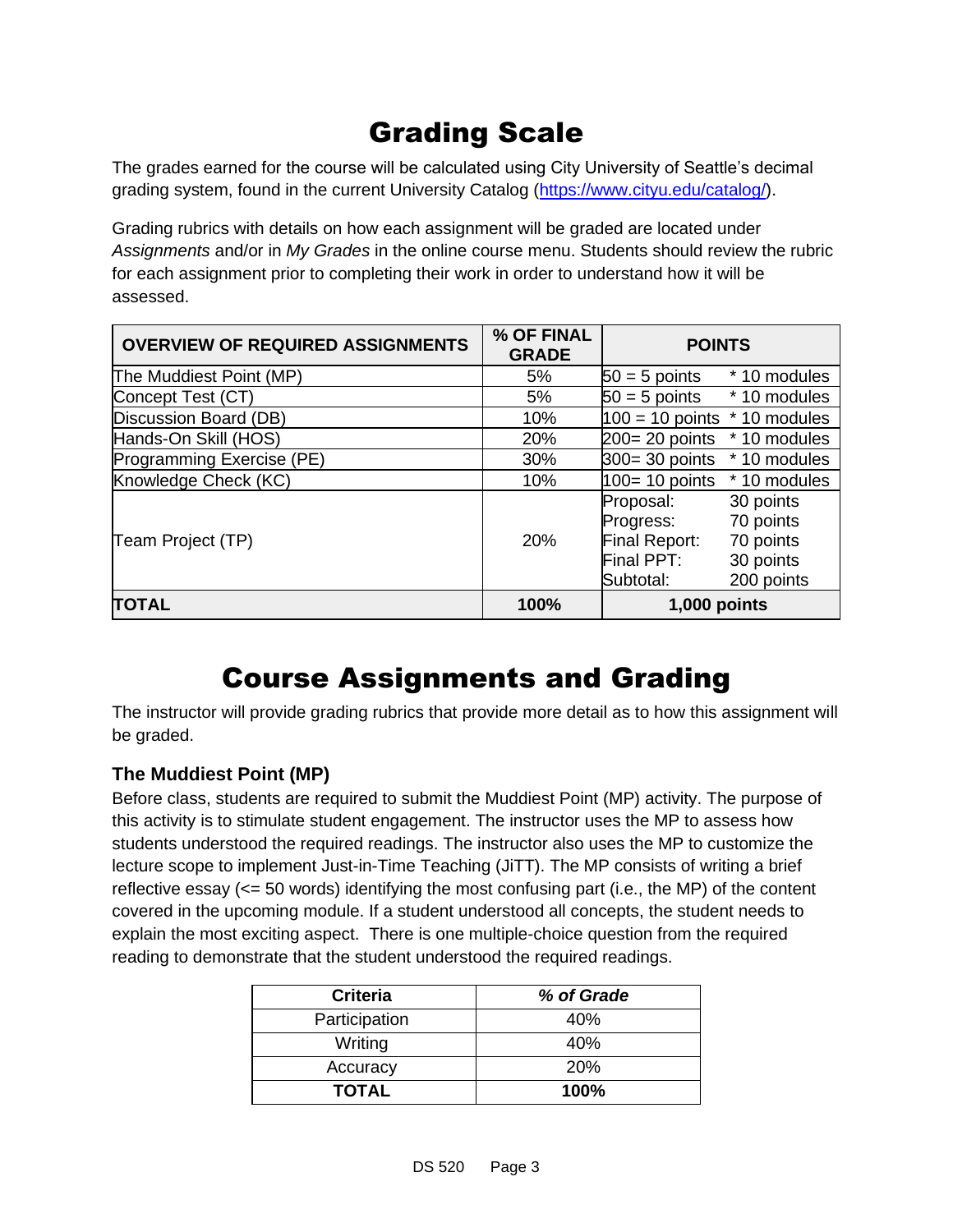#### **Concept Test (CT)**

The instructor poses a problem based on key concepts of a lecture. After reflecting on the problem, students submit their response and the instructor review them without providing a correct answer. Students discuss their thought process and solution with a peer. Students then commit to an answer and re-submits their responses. Instructor reviews responses and thought processes with the correct answer.

| <b>Criteria</b> | % of Grade  |
|-----------------|-------------|
| Engagement      | $100\%$     |
| <b>TOTAL</b>    | <b>100%</b> |

#### **Discussion Board (DB)**

A student posts an answer to a weekly discussion topic in Discussion Board. The student also posts a response to two other students' posts by the end of each module. Comments and questions should be clear and thoughtful, with correct grammar, spelling, and punctuation. The instructor will grade the quality of your discussion postings on both content and response.

| <b>Components</b> | % of Grade |
|-------------------|------------|
| Participation     | .50%       |
| Writing           | .50%       |
| <b>TOTAL</b>      | $100\%$    |

#### **Hands-on Skill (HOS)**

The instructor will assign hands-on skill exercises to a pair of students in class or individually online. Students pair up and practice exercises to learn specific programming languages, application programming interfaces (APIs), or tools related to the programming assignments or virtual labs. Two quizzes measure hands-on skills acquired.

| <b>Criteria</b>       | % of Grade |
|-----------------------|------------|
| <b>Skill Exercise</b> | 70%        |
| Engagement            | 20%        |
| Correctness           | 10%        |
| <b>TOTAL</b>          | $100\%$    |

### **Programming Exercise (PE)**

The students must individually perform the programming exercise. Programs must be executable and robust. Non-executable programs will

not receive any credits. Programs should deliver correct answers on all valid input and produce comprehensible error messages on invalid input. Programs also run correctly on all test data given within an assigned period. Students should write programs that are easy for other people to read.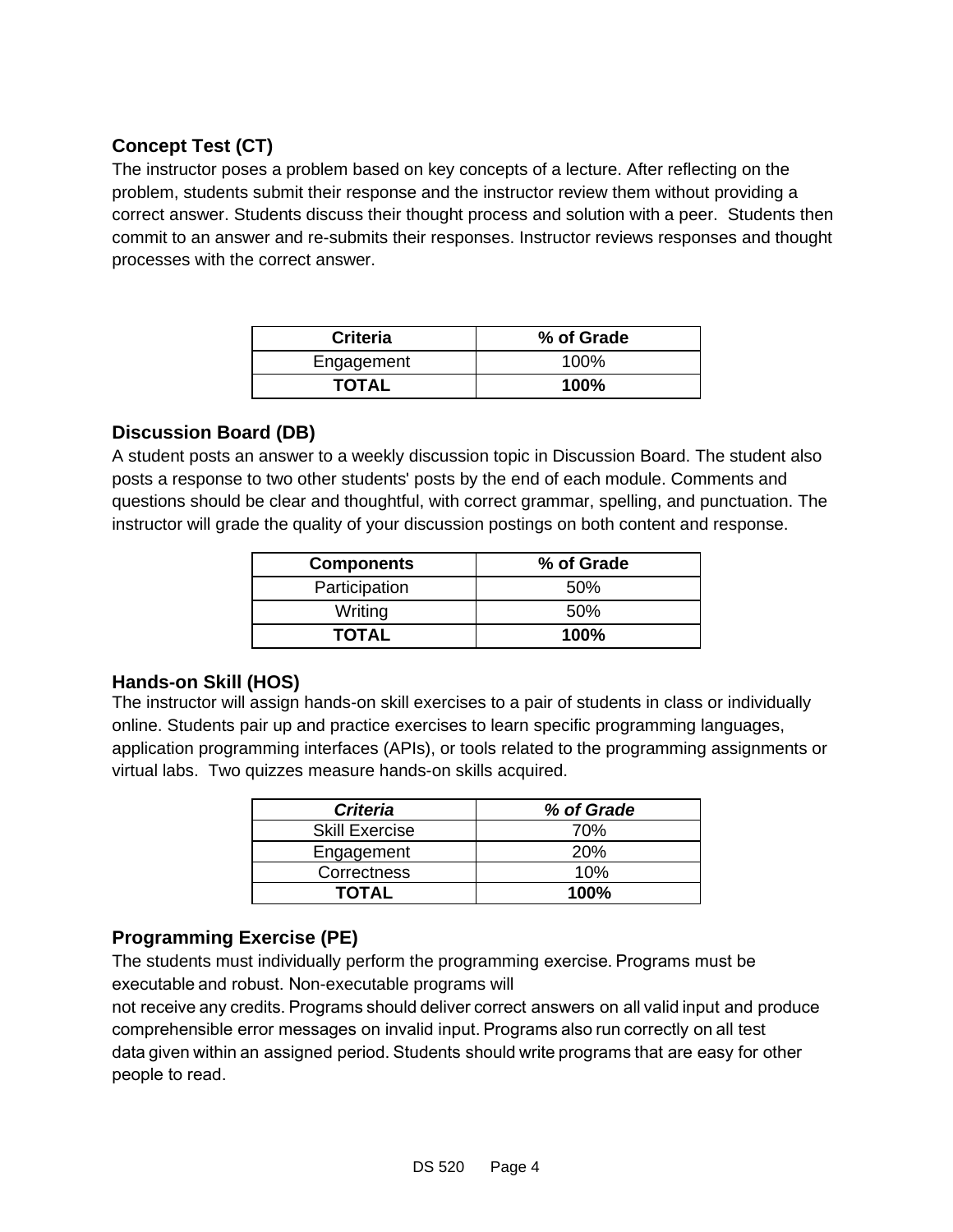| <b>Criteria</b>              | % of Grade |
|------------------------------|------------|
| <b>Program Execution</b>     | 40%        |
| <b>User Requirement</b>      | 40%        |
| <b>Program Documentation</b> | 20%        |
| <b>TOTAL</b>                 | $100\%$    |

#### **Knowledge Check (KC)**

Weekly quizzes measure knowledge concepts acquired. Focus on the underlying principles and concepts rather than memorization to solve the quizzes.

| <b>Criteria</b> | % of Grade |
|-----------------|------------|
| Correctness     | 100%       |
| <b>TOTAL</b>    | 100%       |

#### **Team Project (TP)**

Teams consist of three to four students. Each team will use an instructor-approved topic relevant to the course.

The paper is to be between 6 and 7 pages. The required template for class submissions comes from international organizations, the Education Special Interest Group and the Computing Education + Information systems Applied Research. [\(EDSIG/CONISAR\)](https://edsig.org/). The instructor may recommend teams submit their paper to conferences. Submissions are optional and will not impact the course grade. Additional revisions may be required after the course.

Three report templates and one presentation template are provided. The file name consists of team project number, team number, and the list of your team members. For example, "*TP01 T03 Sam John Mark*."

- TP01 for the proposal "*TP01 T0X Author1 Author2 Author3.docx*"
- TP02 for the progress report "*TP02 T0X Author1 Author2 Author3.docx*"
- TP03 for the final report "*TP03 T0X Author1 Author2 Author3.docx*"
- TP04 for the final presentation slide "*TP04 T0X Author1 Author2 Author3.pptx*"

As in any scholarly writing, students should not merely copy information from another author. Students should use evidence to support the contentions they have drawn from their findings and critically analyze related literature. In essence, each paper needs to be an analytical paper, not a summary of readings.

In addition, a team slide deck presentation is required.

- The presentation consists of 15+4 slides: 15 slides for content and 4 slides for cover, agenda, key reference, and Q&A.
- The PPT template is provided. Your team can change design and color.
- A presentation video (15 minutes) is required.
- A demo video (a maximum of 1-2 minutes) may be included. The demo time is included in the 15 minutes presentation.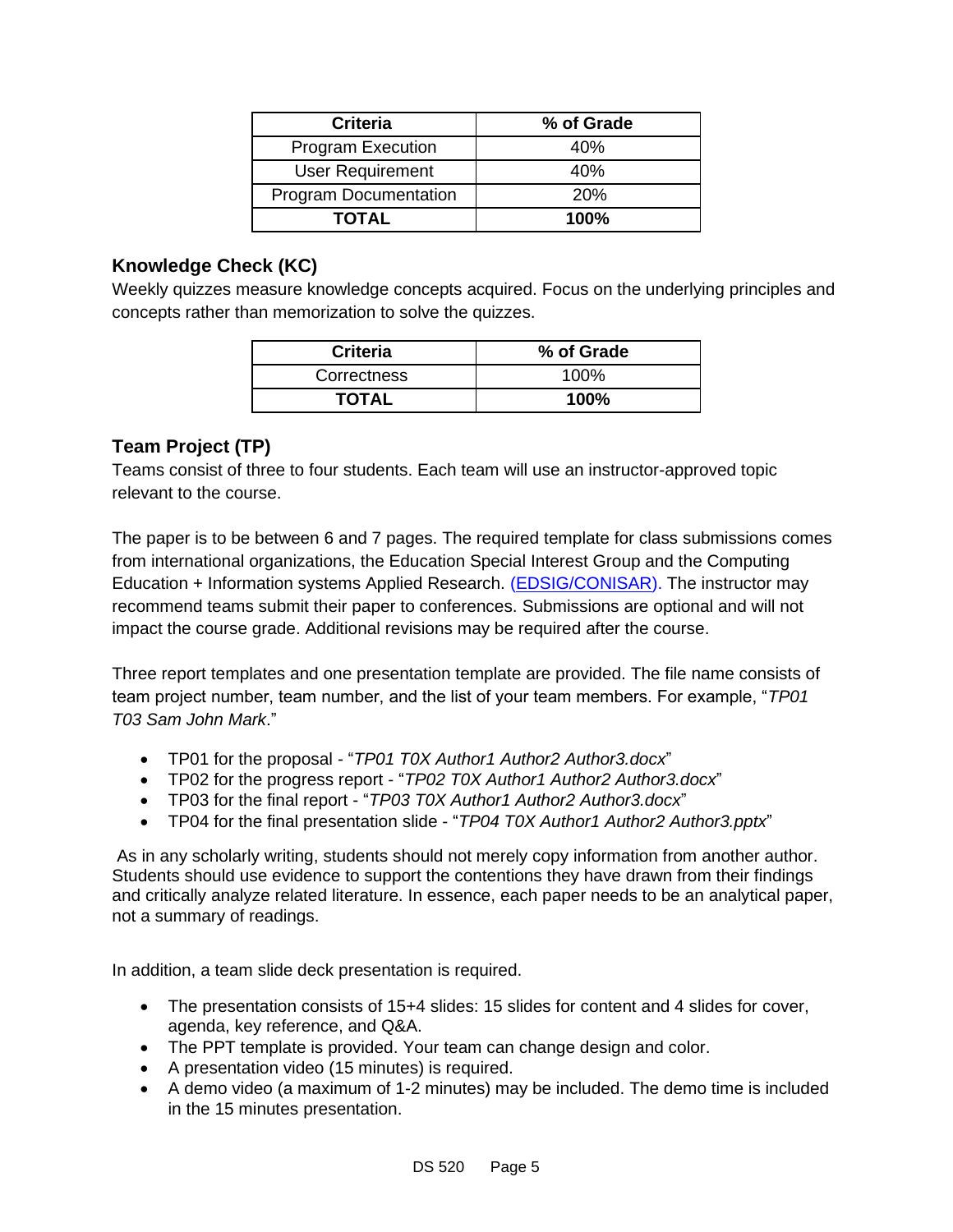Four submissions are required according to the following schedule:

- Proposal (1 page; 30 points) Starting (Module 1) & Ending (Module 3)
- Progress Report (3-4 pages; 70 points; graded after the proposal has been submitted) Starting (Module 4) & Ending (Module 7)
- Final Report (6-7 pages; 70 points; graded after the progress has been submitted) Starting (Module 8) & Ending (Module 10)
- Final PPT (15+4 slides, 30 points; graded after the final report has been submitted) Starting (Module 8) & Ending (Module 10)

Students are expected to use the assigned readings, videos, and other materials throughout the quarter. Students will need to utilize additional sources that were not assigned by the professor. While stylized after an industry report, nonetheless, students are expected to employ APA formatting of citations, footnotes, and bibliography. Students must cite the sources of all ideas, facts, and information used that are not their own, even if they have put the information into their own words. Failure to do so is plagiarism, although the oversight is unintentional. To avoid plagiarism, check [https://library.cityu.edu/howto/apa-writing/avoid-plagiarism/.](https://library.cityu.edu/howto/apa-writing/avoid-plagiarism/)

#### **Project Description: Implementing Data Mining Algorithms**

Students demonstrate competency implementing the data mining algorithms on a medium- to large-sized dataset they selected.

#### **Team Project (TP) Report**

The student will provide a report formatted based on a template provided by the instructor. Students are required to improve the writing iteratively and incrementally every week. The revision will always happen during a quarter. Students will add new required sections to the existing paper every week.

The final report is the culmination of applied research and activities conducted throughout the quarter. The final report/paper provides a detailed problem and its solution likely to be encountered by a company or organization described in a case study supplied by the student.

| <b>Criteria</b>  | % of Grade |
|------------------|------------|
| <b>Structure</b> | 20%        |
| Content          | 30%        |
| Writing          | 30%        |
| Reference        | 10%        |
| Collaboration    | 10%        |
| <b>TOTAL</b>     | 100%       |

#### **Team Project (TP) Presentation**

The student will report on the research outcomes, development, or other project efforts to an academically appropriate committee in a public forum. The nature of the presentation content will determine the specific makeup of the audience. The student will choose the format of the presentation, in consultation with the advisor. The layout and design must be appropriate and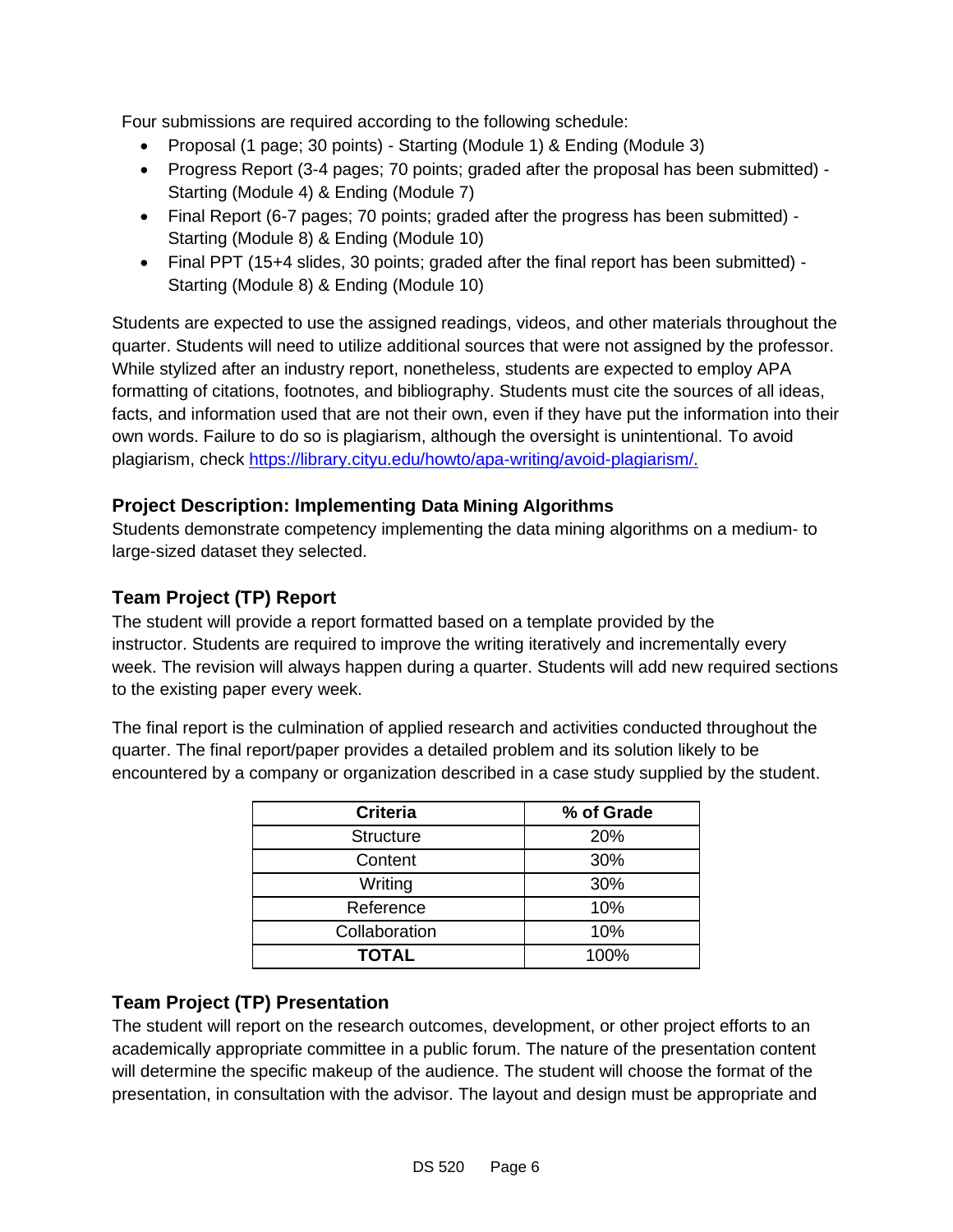adequate to represent the outcomes of the effort. While students must make some form of a visual presentation, the presentation of the results may include publishing in a refereed publication, publication in a trade or popular magazine or journal, broadcast in an appropriate medium, or, in exceptional cases, limited dissemination within a closed community.

| <b>Criteria</b>             | % of Grade |
|-----------------------------|------------|
| <b>Structure</b>            | 20%        |
| <b>Visual Presentation</b>  | 30%        |
| Verbal Quality & Engagement | 30%        |
| <b>Team Collaboration</b>   | 20%        |
| <b>TOTAL</b>                | $100\%$    |

Each presenter will have 15 minutes for presentation and 5 minutes for questions and answers. Each presenter must keep the total presentation time limit strictly.

# Course Policies

#### **Late Assignments**

Please email me if you believe you will be late turning in an assignment. I will work with you to ensure you succeed in class, however, late assignments I will authorize late submission in a case-by-case basis.

#### **Participation**

I expect all students to participate in the discussion board and complete all assignments in a timely manner.

#### **Professional Writing**

Assignments require error-free writing that uses Standard English conventions and logical flow of organization to address topics clearly, completely, and concisely. CityU requires the use of APA style.

# **University Policies**

Students are responsible for understanding and adhering to all of City University of Seattle's academic policies. The most current versions of these policies can be found in the [University](http://www.cityu.edu/catalog/)  [Catalog](http://www.cityu.edu/catalog/) that is linked from the CityU Web site.

### Non-Discrimination & Prohibition of Sexual Harassment

City University of Seattle adheres to all federal, state, and local civil rights laws prohibiting discrimination in employment and education. The University is committed to ensuring that the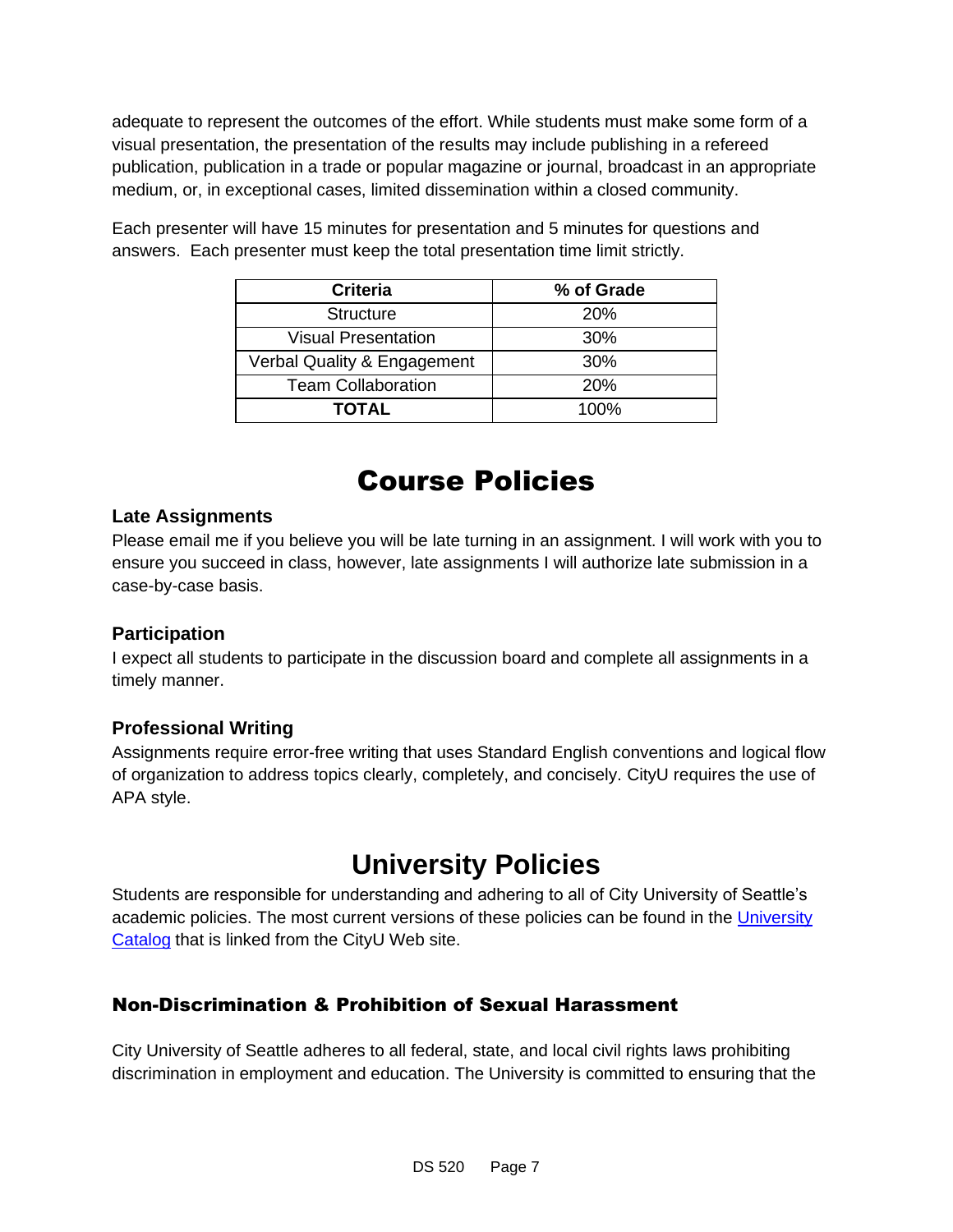education environment is bounded by standards of mutual respect and safety and is free from discriminatory practices.

In the U.S., the University is required by Title IX of the Education Amendments of 1972 to ensure that all of its education programs and activities do not discriminate on the basis of sex/gender. Sex include sex, sex stereotypes, gender identity, gender expression, sexual orientation, and pregnancy or parenting status. Sexual harassment, sexual assault, dating and domestic violence, and stalking are forms of sex discrimination, which are prohibited under Title IX and by City University of Seattle policy. City University of Seattle also prohibits retaliation against any person opposing discrimination or participating in any discrimination investigation or complaint process internal or external to the institution. Questions regarding Title IX, including its application and/or concerns about noncompliance, should be directed to the Title IX Coordinator. For a complete copy of the policy or for more information, visit <https://my.cityu.edu/titleix> or contact the Title IX Coordinator.

In Canada, in compliance with the British Columbia Human Rights Code, the Alberta Human Rights Act, WorksafeBC, and the Workers' Compensation Board of Alberta, the University believes that its environment should at all times be supportive and respectful of the dignity and self-esteem of individuals. Discrimination, harassment and bullying conduct, whether through person to person behaviour or via electronic communications such as email or social media is not acceptable and will not be tolerated. As an educational institution, it is our responsibility to cultivate an environment of excellence, equity, mutual respect and to recognize the value and potential of every individual. The University will take all necessary steps to meet or exceed the requirements of the law to prevent discrimination, harassment and bullying. The Respectful Workplace Policy for the prevention of discrimination, harassment and bullying policy and procedure can be found at<https://www.cityu.edu/discover-cityu/about-cityu/> under the Policies section or at [https://www.cityuniversity.ca/about/.](https://www.cityuniversity.ca/about/)

### Religious Accommodations

City University of Seattle has a policy for accommodation of student absences or significant hardship due to reasons of faith or conscience, or for organized religious activities. The University's policy, including more information about how to request an accommodation, is available in the University Catalog and on the my.cityu.edu student portal. Accommodations must be requested by the 20% mark of this course (e.g. day 14 of a ten-week course, day 7 of a 5-week course) using the Religious Accommodations Request Form found on the student dashboard in the my.cityu.edu student portal.

### Academic Integrity

Academic integrity in students requires the pursuit of scholarly activity that is free from fraud, deception and unauthorized collaboration with other individuals. Students are responsible for understanding CityU's policy on academic integrity and adhering to its standards in meeting all course requirements. A complete copy of this policy can be found in the [University Catalog](http://www.cityu.edu/catalog/) under *Student Rights and Responsibilities* on the page titled *Academic Integrity Policy.*